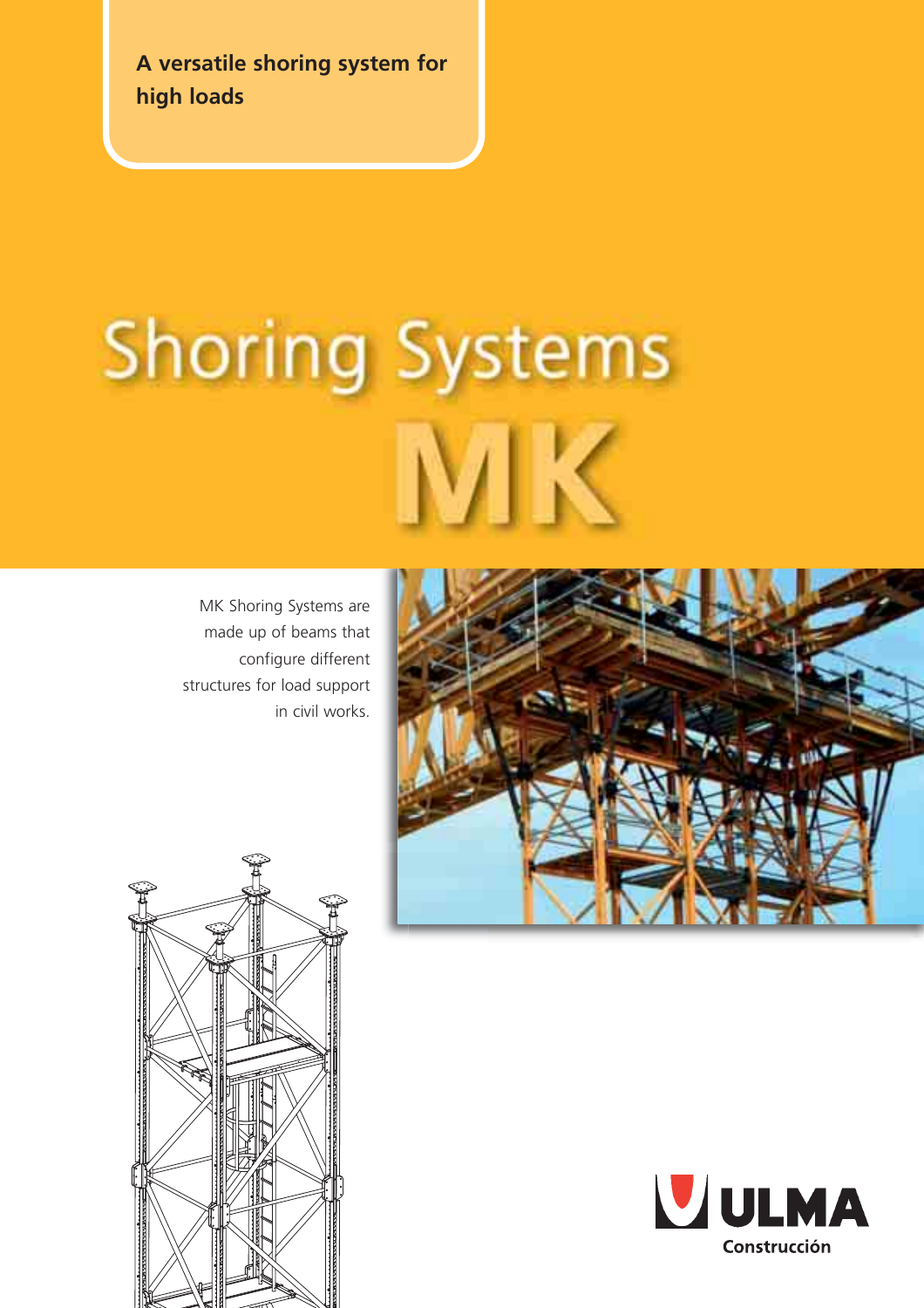# MK MK Shoring Systems Shoring Systems

Possible shoring systems configurations:

- MK-360 Shoring System
- MK-150 Shoring System
- MK Prop

The plan modulation range is 0.75; 1; 1.5; 2; 2.5 and 3 m with all possible combinations.



### MK-360 Shoring System components:

| (1) Waler MK            |
|-------------------------|
| (2) Foot spindle MK 360 |
| (3) Head joint MK       |
| (4) Horiz, tube MK      |
| (5) Diagonal MK         |
| (6) Spindle waler MK    |
| (7) Bracing waler MK    |
| 8) Work platforms       |





MK-150 Shoring System components:

|    | (1) Waler MK            |
|----|-------------------------|
|    | (2) Foot spindle MK 150 |
|    | (3) Head joint MK       |
|    | 4) Horiz, tube MK       |
|    | (5) Diagonal MK         |
| 6) | Longitudinal joint MK   |

MK Shoring System components:

| $(1)$ Waler MK          |
|-------------------------|
| (2) Foot spindle MK 150 |
| (3) Head joint MK       |

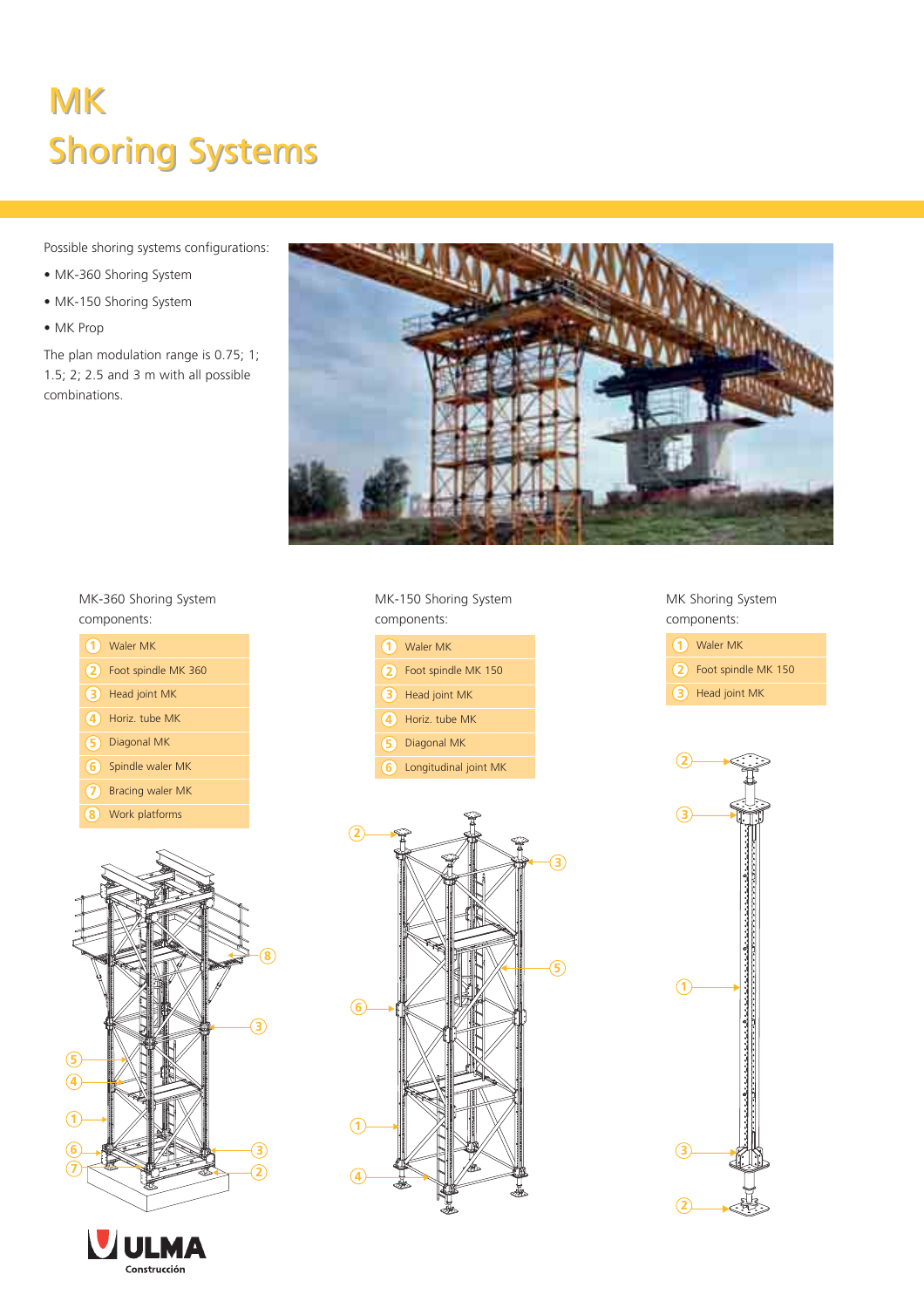





### System advantages

- Fast and safe on-site assembly.
- A very versatile modular system to build different shoring configurations.
- Possibility of assembling independent or linked towers.
- Many combinations are possible with reduced number of components.
- Independent jacks for slopes.

• Easy and safe connection between components.



• Possibility of anchoring the tower base in order to maximise the load carrying capacity.



• Striking system either at the bottom or at the top:



Striking with bottom and top hydraulic jacks.



Striking with bottom and top wedges. Striking with top jacks.





- Possibility of adding top bracing system to optimise the solution.
- Safety elements such as platforms, handrails and access stairs can be installed all along the tower.